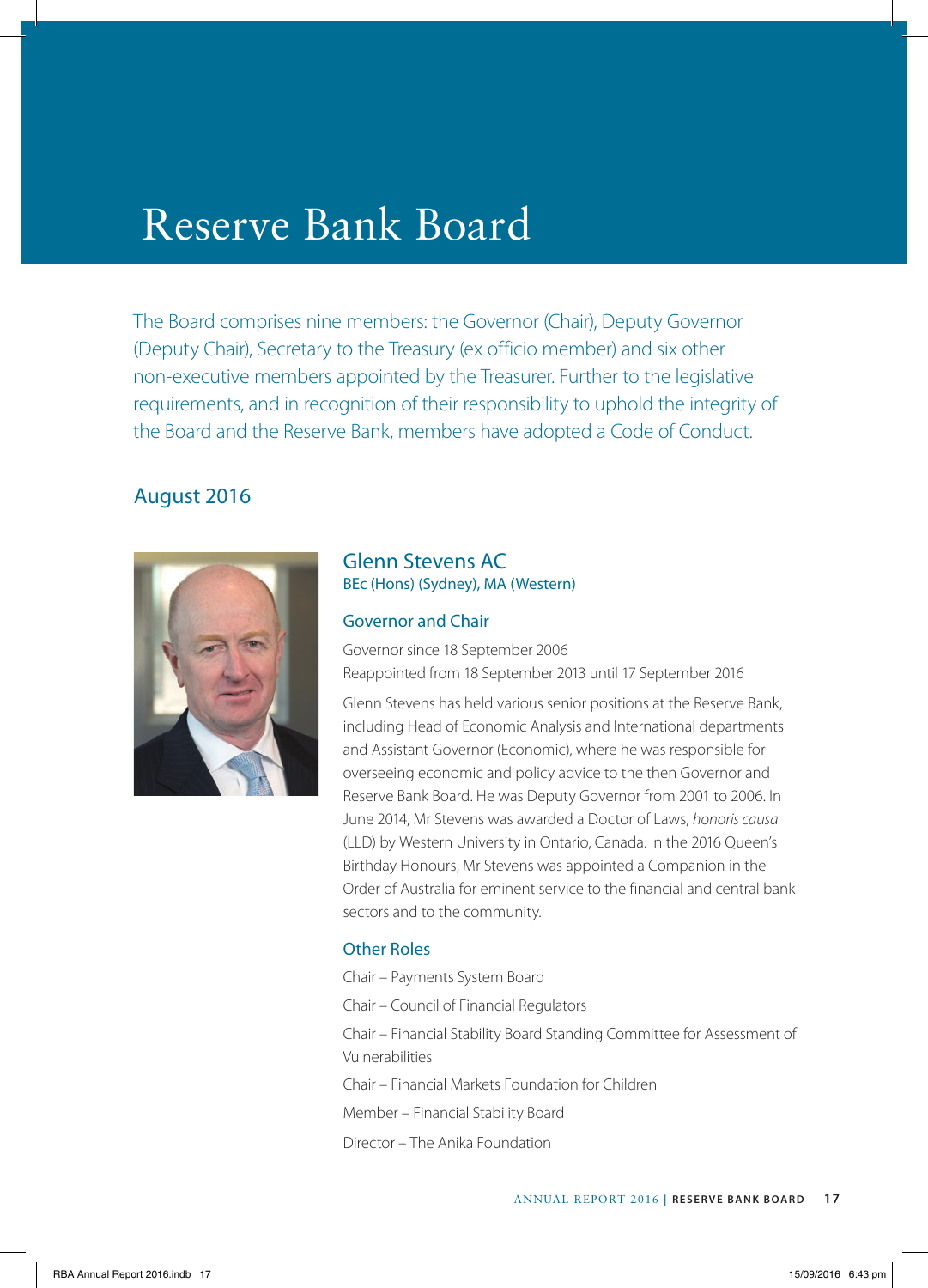

## Philip Lowe BCom (Hons) (UNSW), PhD (MIT)

#### Deputy Governor and Deputy Chair Appointed Governor-designate on 5 May 2016

Deputy Governor since 14 February 2012 Present term ends 17 September 2016

Philip Lowe has held various senior positions at the Reserve Bank, including Assistant Governor (Economic) and Assistant Governor (Financial System), where he was responsible for overseeing economic and policy advice to the Governor and Reserve Bank Board. He spent two years with the Bank for International Settlements working on financial stability issues. Dr Lowe has authored numerous papers, including on the linkages between monetary policy and financial stability. He chairs the Risk Management Committee.



# John Akehurst MA (Oxon)

## Non-executive Member

Member since 31 August 2007 Present term ends 30 August 2017

John Akehurst has had extensive experience in the oil and gas industry. He held a number of engineering and management positions with Royal Dutch Shell (1976–1996) and as CEO of Woodside Petroleum Ltd (1996–2003). Mr Akehurst is a Fellow of the Institution of Mechanical Engineers.

## **Directorships**

Chairman – National Centre for Asbestos Related Diseases Chairman – Transform Exploration Pty Ltd Director – CSL Limited Director – Origin Energy Limited

## Reserve Bank Board Committee membership

Chair – Audit Committee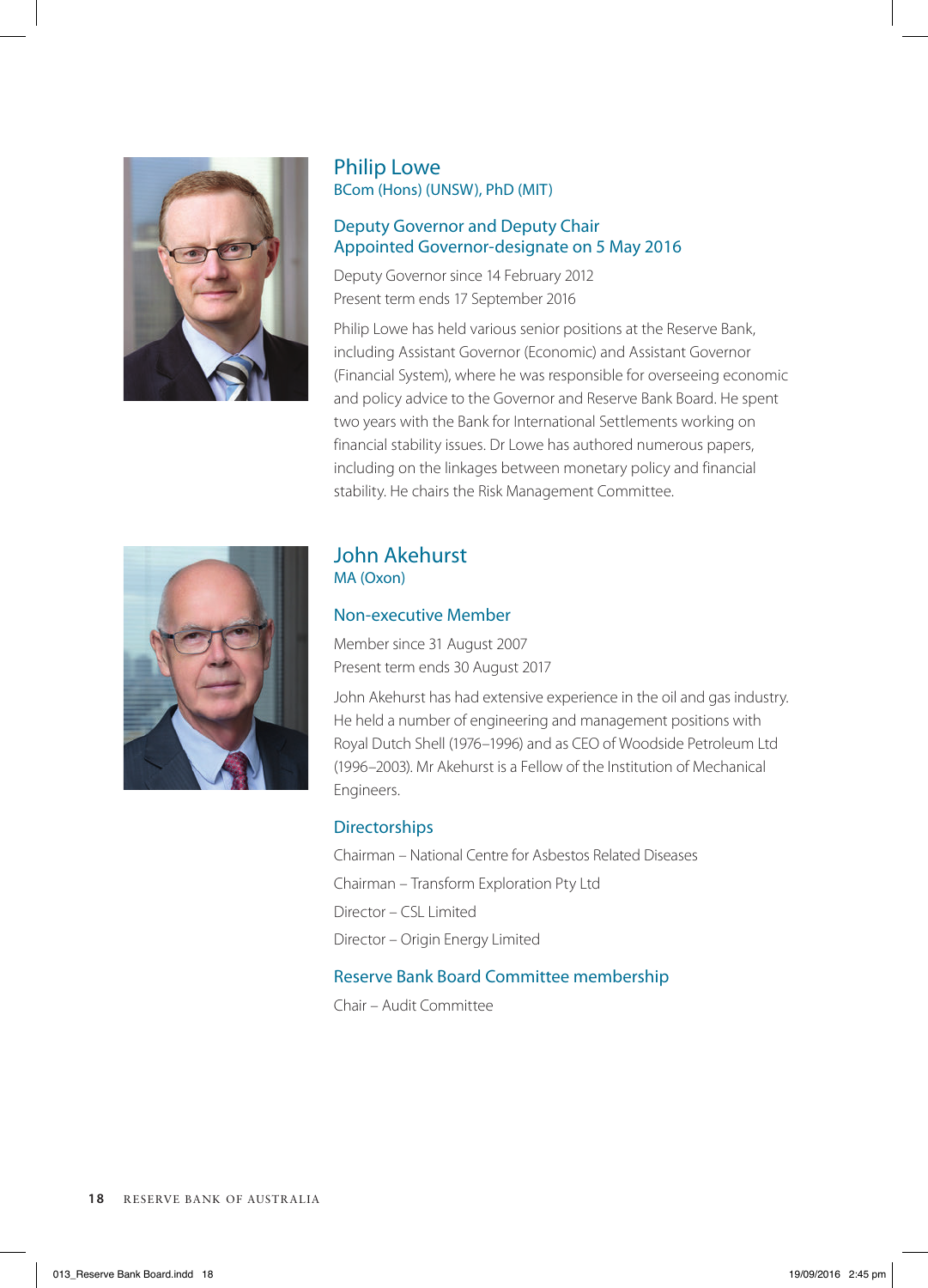

## Kathryn Fagg BE (Hons) (Queensland), MCom (Hons) (UNSW)

#### Non-executive Member

Member since 7 May 2013 Present term ends 6 May 2018

Kathryn Fagg has broad and diverse experience across a range of industries, including logistics, manufacturing, resources, banking and professional services, having worked in senior executive roles at Linfox, BlueScope Steel and the ANZ Banking Group. Earlier, she worked at McKinsey & Co after commencing her career as a petroleum engineer with Esso Australia. She has led businesses in Australia, New Zealand and Asia. Ms Fagg is a Fellow of the Australian Academy of Technology and Engineering and a member of Chief Executive Women. In November 2015, she was awarded a Doctor of Business, *honoris causa* by the University of New South Wales Business School.

# **Directorships**

Chair – Breast Cancer Network Australia Chair – Melbourne Recital Centre Director – Boral Limited Director – Djerriwarrh Investments Limited Director – Incitec Pivot Limited

# Reserve Bank Board Committee membership

Member – Audit Committee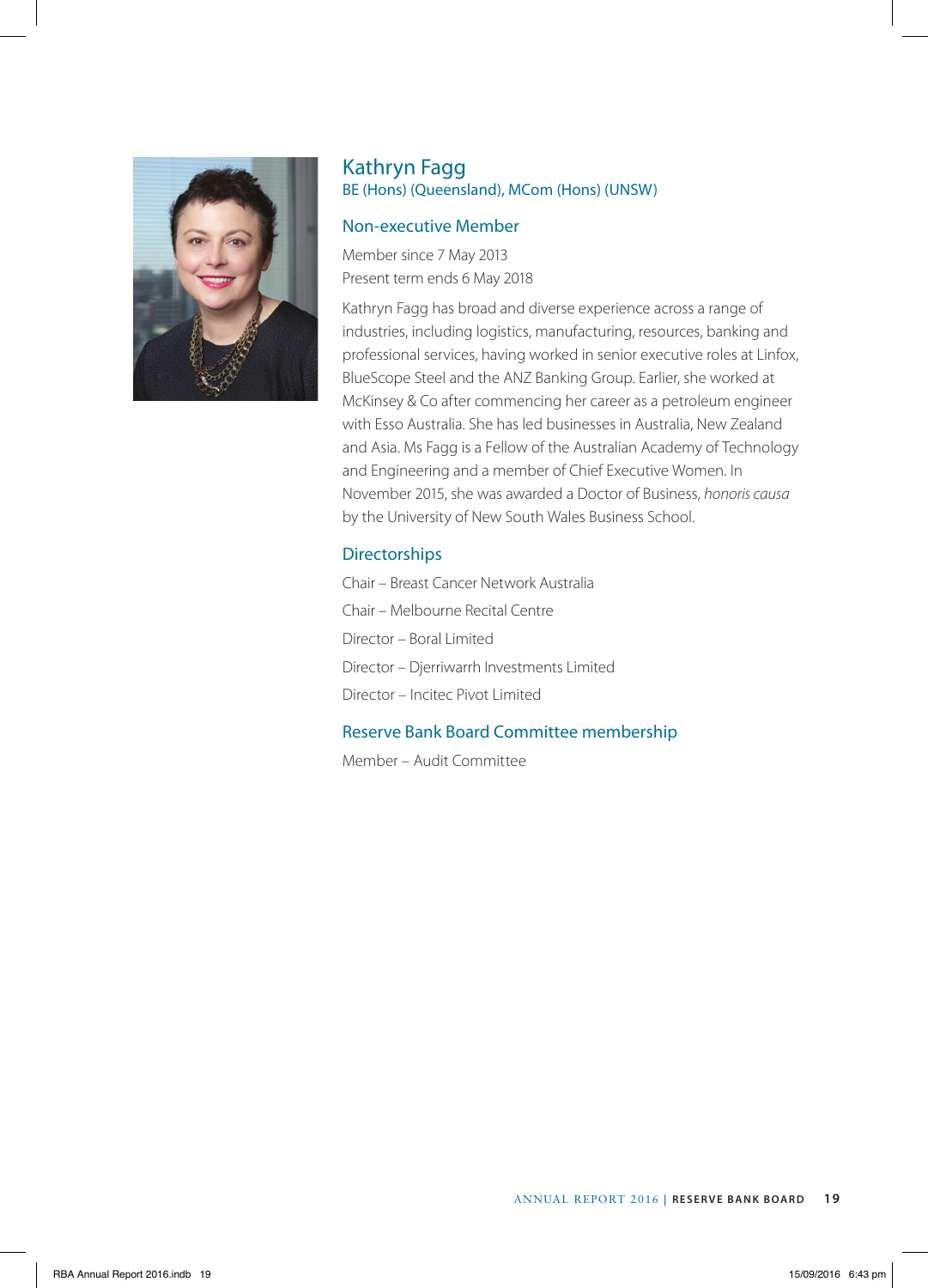

## John Fraser BEc (Hons) (Monash)

#### Ex Officio Member

Secretary to the Treasury Member since 15 January 2015

John Fraser was appointed Secretary to the Treasury in 2015. He was Chairman and CEO of UBS Global Asset Management from late 2001 to 2013, based in London. During this time, he was also a member of the UBS Group Executive Board and Chairman of UBS Saudi Arabia. In 2014, Mr Fraser remained as Chairman of UBS Global Asset Management, Chairman of UBS Saudi Arabia and Chairman of UBS Grocon Real Estate. Prior to joining UBS and its predecessor organisations in 1993, he served for over 20 years with the Australian Treasury, including as Deputy Secretary (Economic) from 1990 and postings at the International Monetary Fund and as Minister (Economic) at the Australian Embassy in Washington, DC. He was Chairman of Victorian Funds Management Corporation from 2009 to early 2015. In 2013, Mr Fraser was awarded an honorary Doctor of Laws by Monash University, Melbourne.

# Other Roles

Chair – Advisory Board of the Australian Office of Financial Management Chair – Global Infrastructure Hub Ex Officio Member – Board of Taxation Member – Council of Financial Regulators Member – Sir Roland Wilson Foundation Member – Trans-Tasman Council on Banking Supervision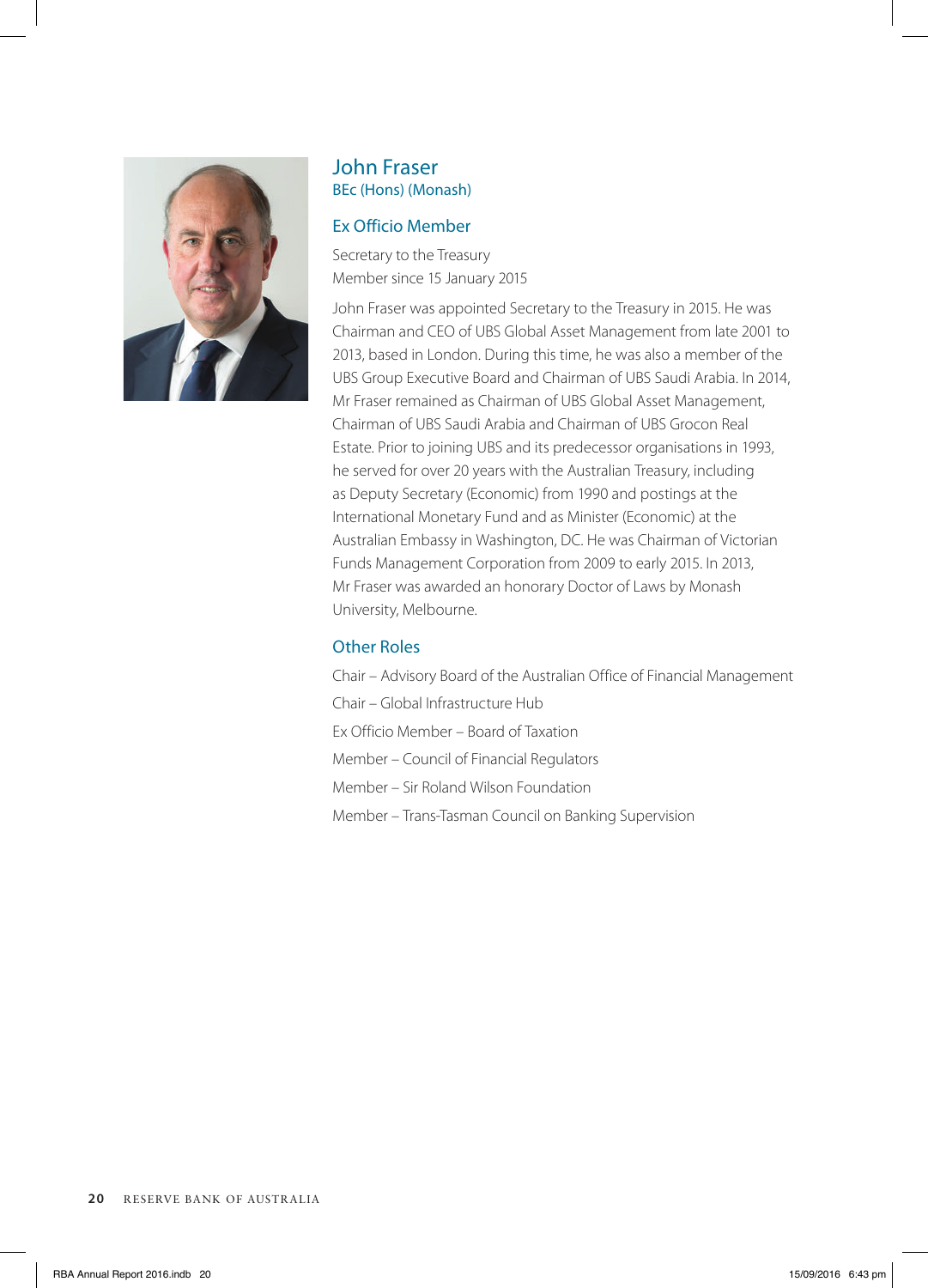

# Ian Harper BEc (Hons) (Queensland), MEc, PhD (ANU)

#### Non-executive Member

Member since 31 July 2016 Present term ends 30 July 2021

Ian Harper has extensive experience in public policy development, academia and economic consulting. Professor Harper chaired the Competition Policy Review (Harper Review), served as a member of the Financial System Inquiry (the Wallis Inquiry), and was the inaugural Chairman of the Australian Fair Pay Commission. He spent two decades as a Professor at the University of Melbourne – first as the NAB Professor of Monetary and Financial Economics (1988–92), then as the Ian Potter Professor of International Finance (1992–2002) and the Sidney Myer Professor of Commerce & Business Administration (2002–08) at Melbourne Business School. He spent eight years as a full-time economic consultant – first as a director of Access Economics Pty Ltd (2008–11) and then as a partner of Deloitte Touche Tohmatsu (2011–16).

## Directorships/Other Roles

Senior Advisor – Deloitte Access Economics Pty Ltd Director – Ridley College Limited

## Reserve Bank Board Committee membership

Member – Remuneration Committee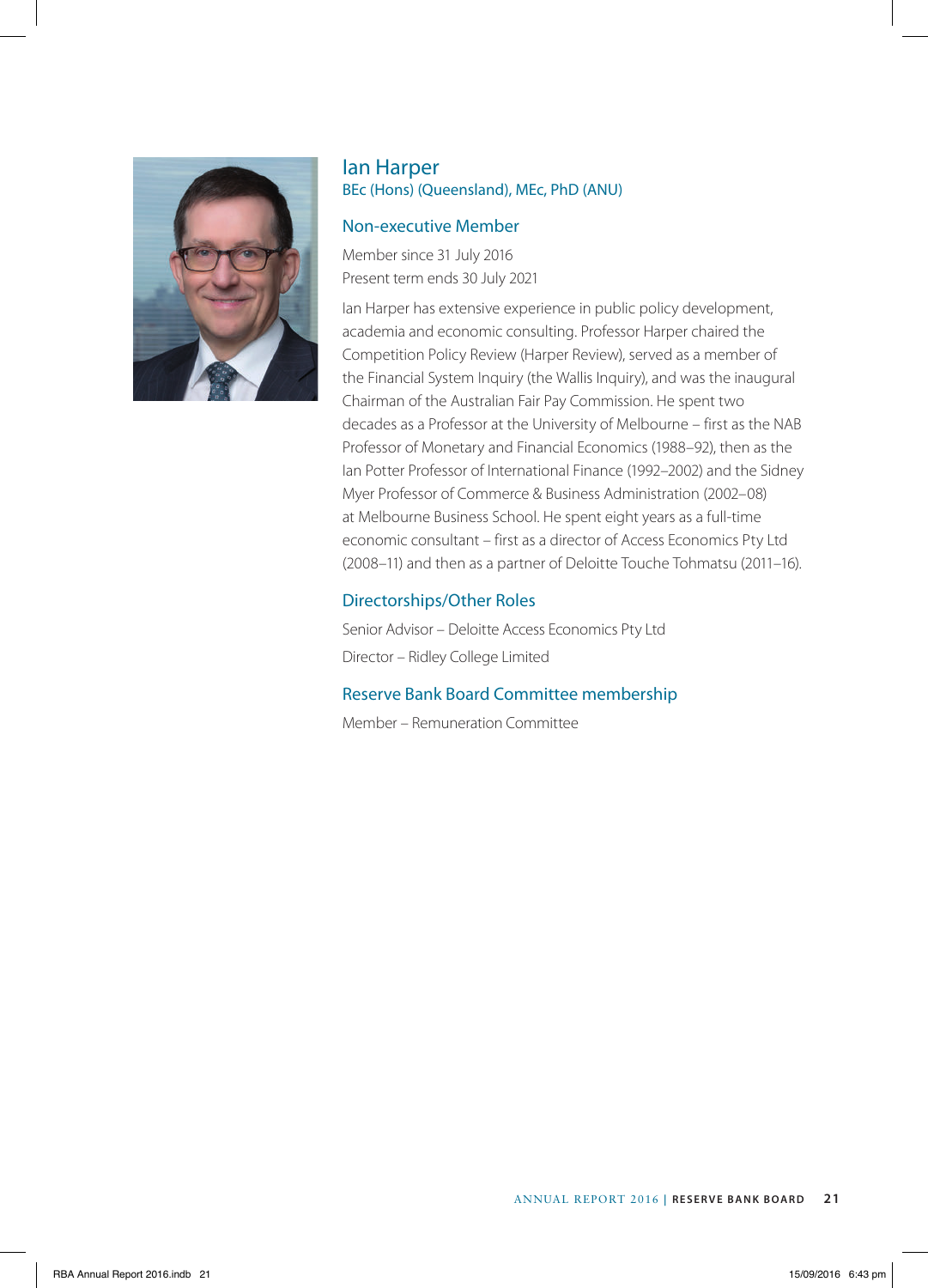

# Allan Moss AO BA, LLB (Hons) (Sydney), MBA (Harvard)

#### Non-executive Member

Member since 2 December 2015 Present term ends 1 December 2020

Allan Moss has extensive experience in financial markets. He held various positions at Macquarie Bank before becoming Managing Director and Chief Executive Officer of Macquarie Bank Limited and subsequently Macquarie Group Limited from 1993 to 2008. Prior to this, Mr Moss was a director of Hill Samuel Australia and led the team responsible for preparing the submission to the Australian Government to form Macquarie Bank in 1983.

## **Directorships**

Principal – Allan Moss Investments Pty Ltd Adviser – Anchorage Capital Partners Advisory Board Member – Eight Investment Partners Pty Ltd Advisory Board Member – Evans and Partners

## Reserve Bank Board Committee membership

Member – Remuneration Committee



# Heather Ridout AO BEc (Hons) (Sydney)

# Non-executive Member

Member since 14 February 2012 Present term ends 13 February 2017

Heather Ridout has a strong understanding of public policy and the manufacturing sector, having previously been Chief Executive of the Australian Industry Group. Her previous appointments include key national policy-setting and consultative groups, including as a member of the Henry Tax Review panel, board member of Infrastructure Australia, member of the Prime Minister's Taskforce on Manufacturing and member of the Australian Workforce and Productivity Agency. Ms Ridout is a member of Chief Executive Women.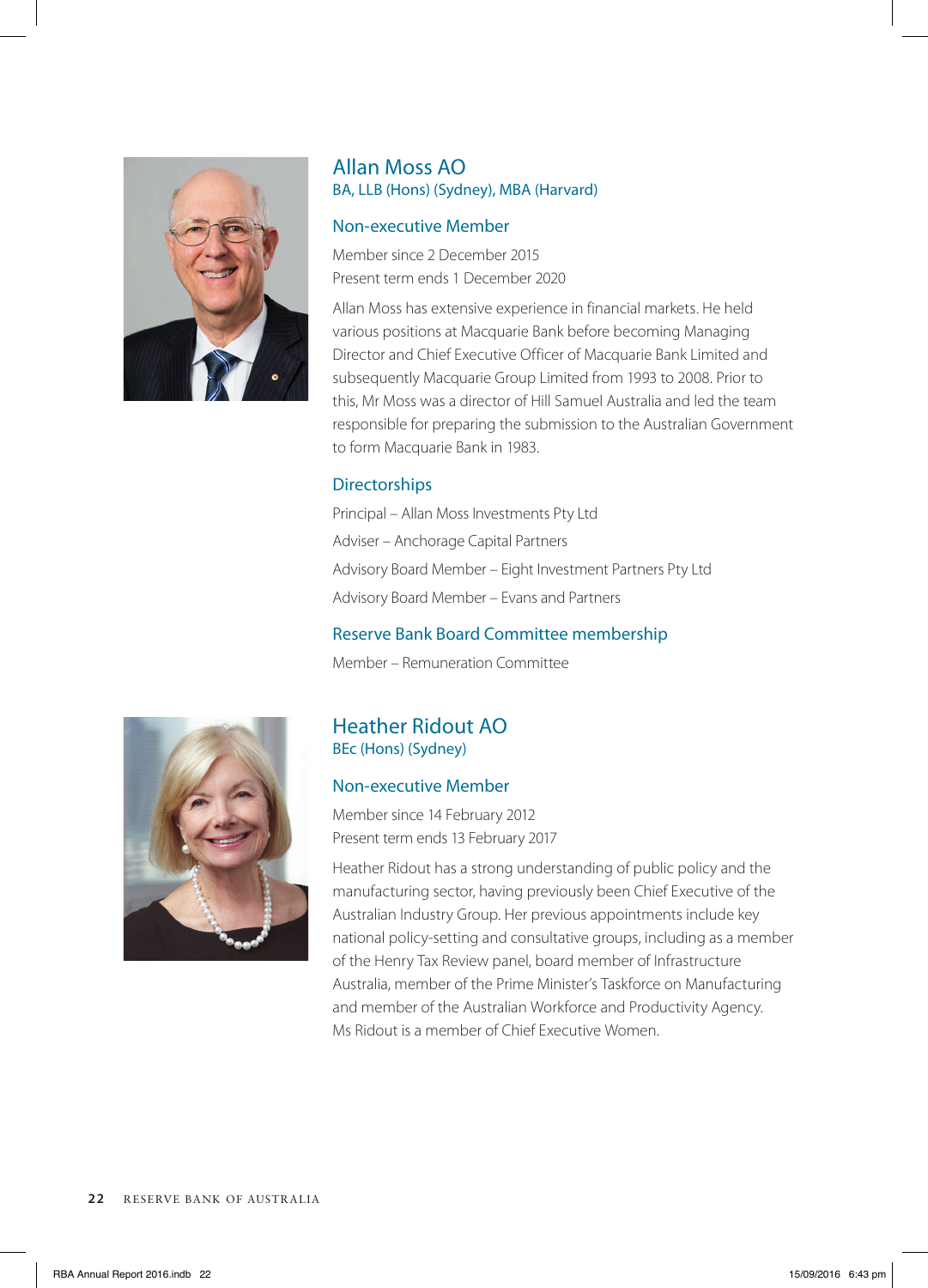#### **Directorships**

Chair – AustralianSuper Pty Ltd Director – Australian Chamber Orchestra Director – Australian Securities Exchange Limited Director – Image Networks Holdings Pty Ltd Director – Note Printing Australia Limited Director – Sims Metal Management Limited



# Catherine Tanna LLB (Queensland)

#### Non-executive Member

Member since 30 March 2011 Present term ends 29 March 2021

Catherine Tanna has extensive experience in the resources sector with BG Group, Royal Dutch Shell and BHP Billiton. She held senior executive roles with responsibility for liquefied natural gas, gas transmission and power-generation businesses across Africa, North Asia, Russia, North America, Latin America and Australia. From April 2012 to the end of June 2014, Ms Tanna was Chairman of BG Australia. She is a member of Chief Executive Women.

## Executive Role

Managing Director – EnergyAustralia

#### **Directorships**

Board Member – Business Council of Australia

## Reserve Bank Board Committee membership

Chair – Remuneration Committee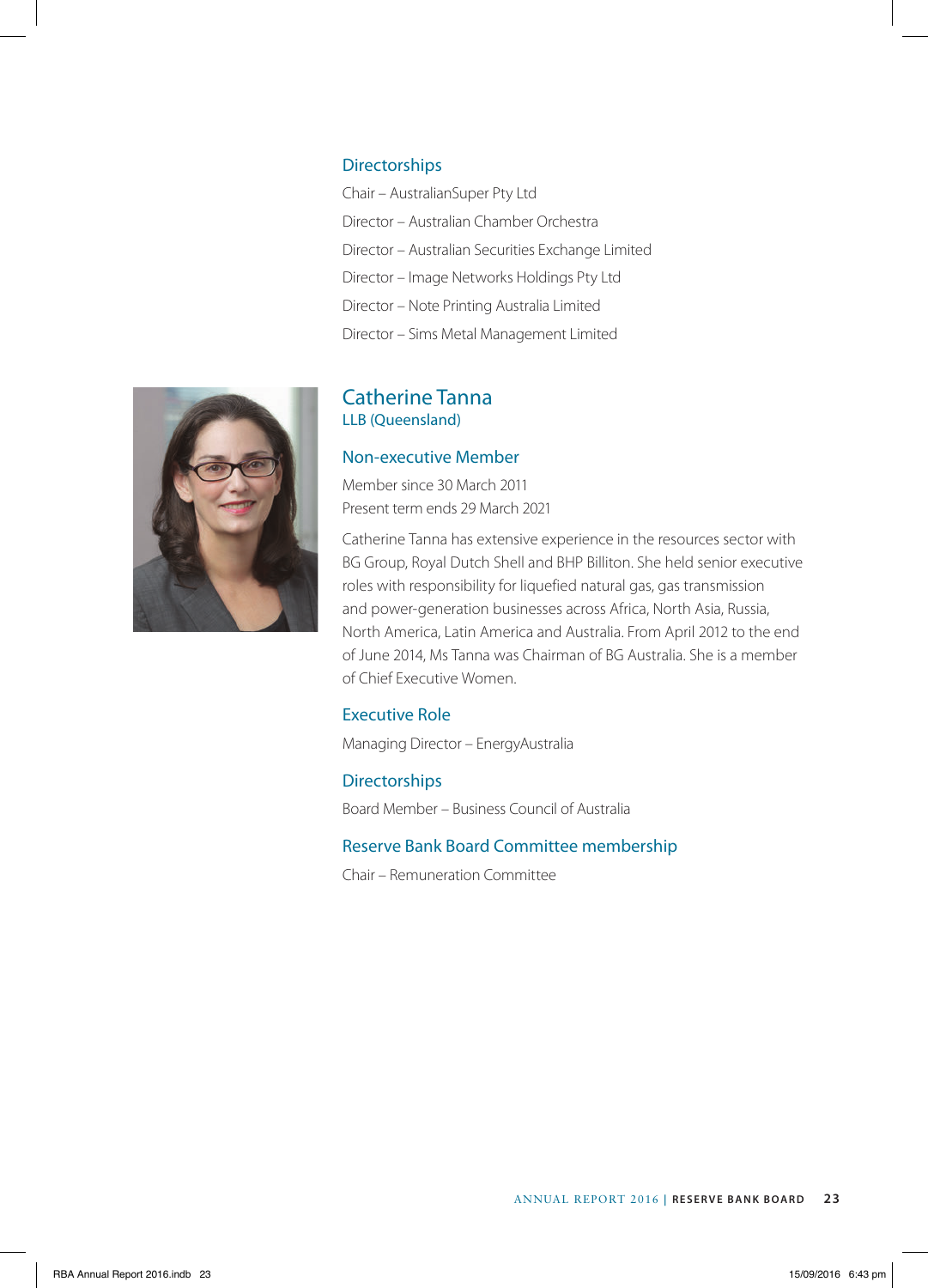# Retirements from the Board

Roger Corbett AO retired from the Board on 1 December 2015. John Edwards retired from the Board on 30 July 2016.



# Roger Corbett AO BCom (UNSW)

#### Non-executive Member

Member since 2 December 2005 Term ended 1 December 2015

Roger Corbett has had extensive experience in the retailing industry, both within Australia and overseas. He served as the CEO of Woolworths Limited (1999–2006) and has held numerous board positions. Mr Corbett is a Fellow of the Australian Institute of Management and the Risk Management Institution of Australasia.

## Directorships (as at 1 December 2015)

Chairman – Mayne Pharma Group Limited Director – Wal-Mart Stores Inc Advisor to the Board – Woolworths Limited

## Reserve Bank Board Committee membership

Chair – Remuneration Committee Member – Audit Committee

## Resolution Passed by the Reserve Bank Board – 1 December 2015

Members noted that this was the final meeting for Roger Corbett, who had served two terms on the Board, spanning a period of 10 years, with great professionalism and dedication. The Governor paid tribute to his contribution to the deliberations of the Board, both on monetary policy and other matters. The Governor noted the important role Mr Corbett had played in strengthening the Bank's broader governance framework, in particular in relation to internal and external audit, drawing on his extensive business experience. Mr Corbett had been an active member of the Audit Committee for six and a half years and had also chaired the Remuneration Committee over most of the past five years. Members thanked him for his service to the Bank and the nation and wished him well in the future.